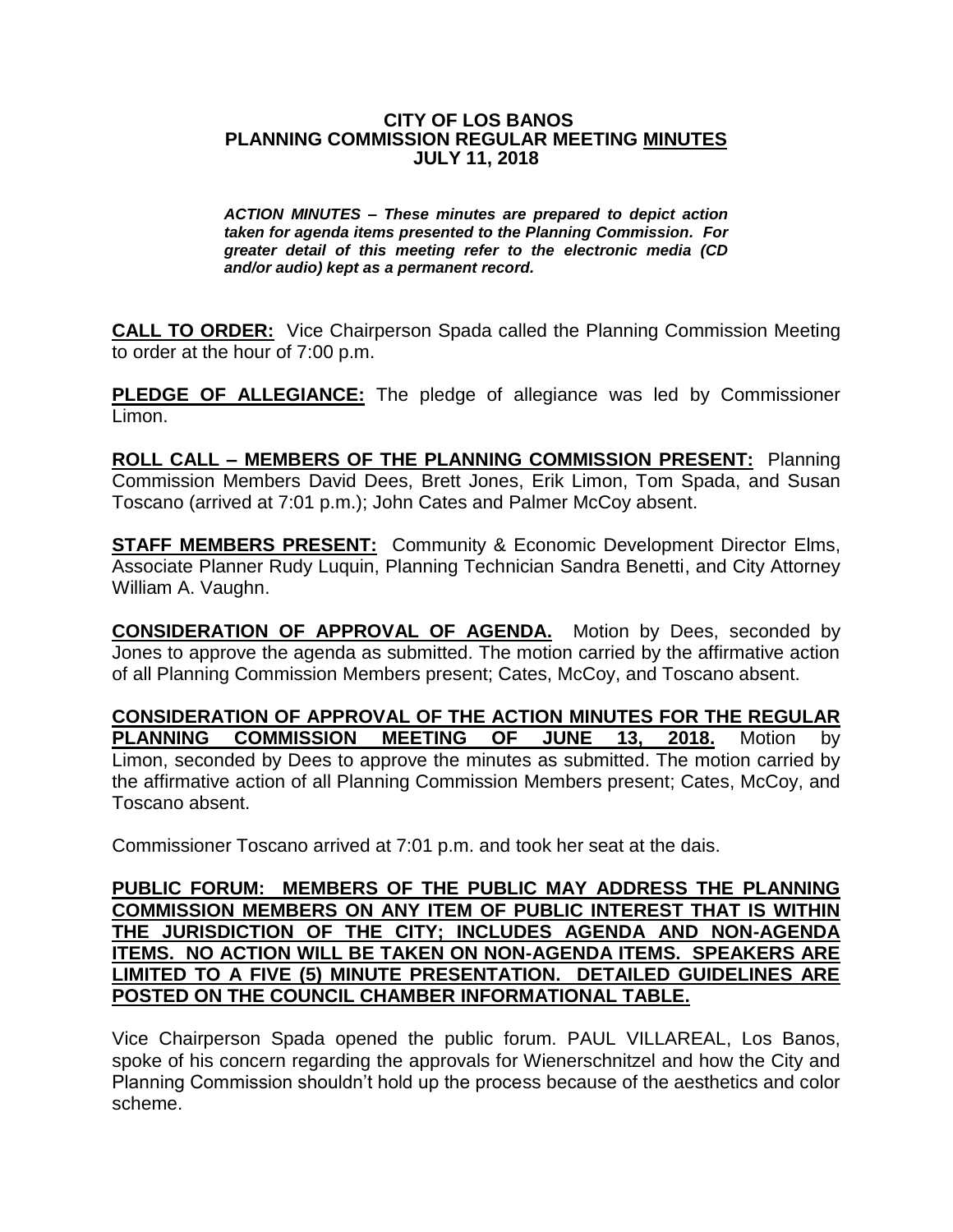Vice Chairperson Spada suggested he speak with the Community & Economic Development Director after the meeting concludes to get information about this project.

Community & Economic Development Director Elms clarified that the Planning Commission did review the color scheme and made a recommendation to the applicant within the realm of their jurisdiction, the reason the business hasn't opened has nothing to do with the exterior paint color, the issue of paint color was between the tenant and property owner, and how the delay is due to non-finalled building permits and other items out of control of the Planning Commission.

No one else came forward to speak and the public forum was closed.

**PUBLIC HEARING – TO CONSIDER A CONDITIONAL USE PERMIT AND CATEGORICAL EXEMPTION FROM THE CALIFORNIA ENVIRONMENTAL QUALITY ACT PURSUANT TO SECTION 15301 (EXISTING FACILITIES) TO ALLOW THE USE OF A TYPE 41 ALCOHOL LICENSE FOR THE ON-SALE OF BEER AND WINE IN CONJUNCTION WITH A BONA-FIDE EATING ESTABLISHMENT FOR QUAIL WINE BISTRO LOCATED AT 639 NINTH STREET, MORE SPECIFICALLY IDENTIFIED AS ASSESSOR'S PARCEL NUMBER 025-112-012.** Associate Planner Luquin presented the staff report, which included a PowerPoint presentation.

Commissioner Dees inquired if any comments were received.

Associate Planner Luquin responded that no comments had been received.

Vice Chairperson Spada opened the public hearing. MICHAEL NEU, Los Banos, stated that he is the managing member of Quail Wine Bistro LLC and was present for any questions or concerns.

Vice Chairperson Spada welcomed the variety to the community.

Mr. Neu thanked staff for their help and assistance with getting this project going forward.

No one came forward to speak and the public hearing was closed.

Motion by Dees, seconded by Limon to adopt Planning Commission Resolution No. 2018-13 – Finding the Proposed Project to be Categorically Exempt from the California Environmental Quality Act Pursuant to Section 15301 and Recommending Approval of Conditional Use Permit #2018-06 to the Los Banos City Council to Allow for the Sale of Alcohol Under Type 41 On-Sale of Beer and Wine License at Quail Wine Bistro Located at 639 Ninth Street, APN: 025-112-012. The motion carried by the affirmative action of all Planning Commission Members present; Cates and McCoy absent.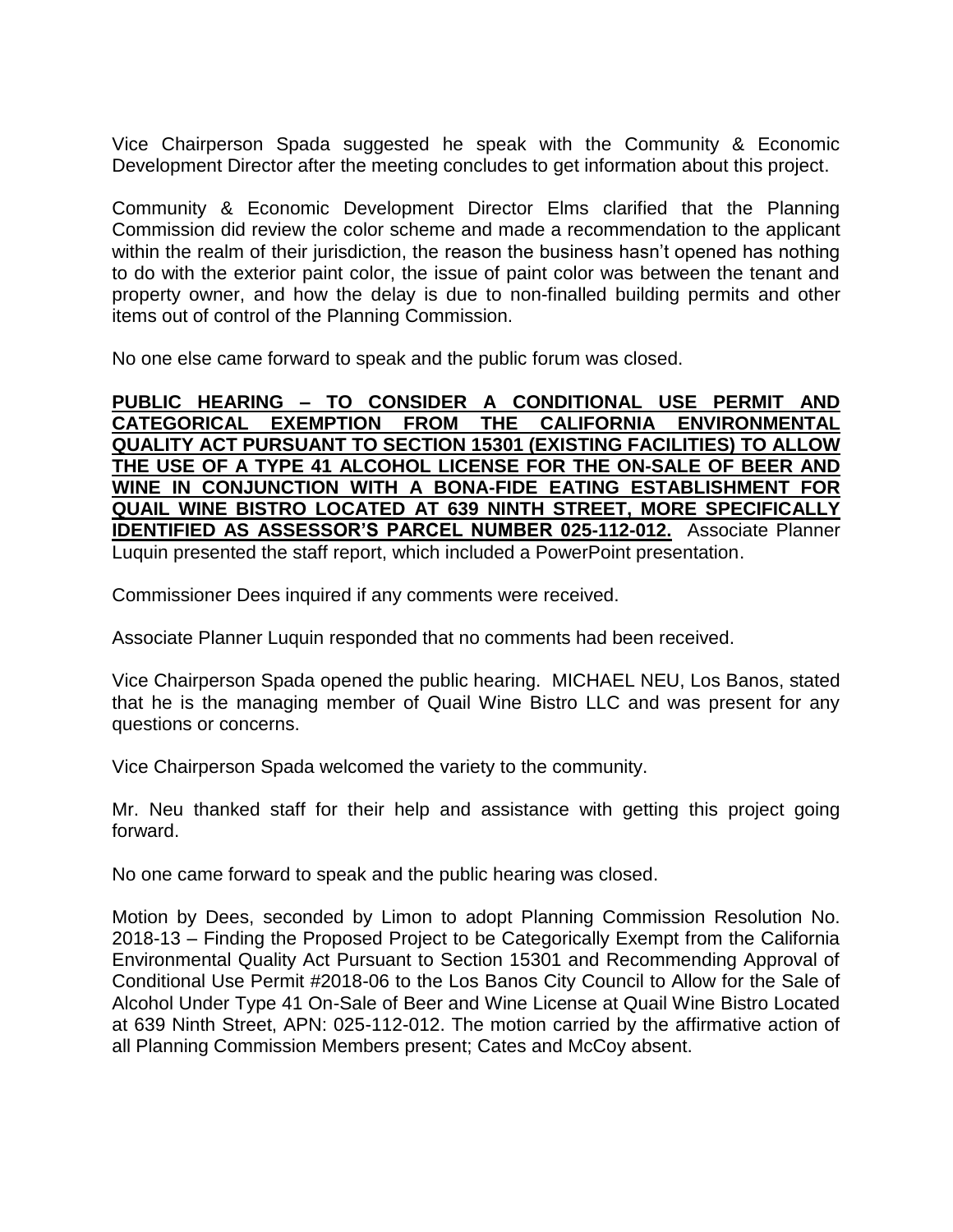**PUBLIC HEARING – TO CONSIDER A STATUTORY EXEMPTION FROM CEQA PURSUANT TO SECTION 15268 (MINISTERIAL PROJECT) AND TO CONSIDER A RECOMMENDATION TO THE LOS BANOS CITY COUNCIL TO ADOPT AN ORDINANCE TO ESTABLISH THE REGULATION AND PROCESSING OF ACCESSORY BUILDINGS AND STRUCTURES (SHADE CANOPIES, PATIO COVERS, SHEDS, CARPORTS, AND OTHER OUTBUILDINGS OR STRUCTURES) IN THE LOW DENSITY AND MEDIUM DENSITY RESIDENTIAL ZONING DISTRICTS (R-1 AND R-2).** Community & Economic Development Director Elms presented the staff report, which included a PowerPoint presentation, noting that the only public comment received was from Dave Jones in February 2018 who opposed the relief given to those with shade canopy structures.

There was discussion among Commissioners, staff, and legal counsel regarding lot coverage including how other cities have these coverage setbacks, how Los Banos does not have those regulations or standards, this being based on an analysis of other cities, and how there are already standards for fences in the zoning code.

City Attorney Vaughn stated that staff looked at 20-30 other cities throughout the valley and state regarding open space around the home, how every ordinance he read has lot coverage criteria beyond the primary structure, how these are living documents so if it is found that it seems too restrictive, we can adjust this, how swimming pools are accessory structures but are open space and not included in lot coverage calculations, the intent being to maintain the integrity of the residential neighborhood and protect the aesthetics of the neighborhood, maintain and protect property values, and how the intent was to develop criteria and provide guidance.

There was further discussion among Commissioners, staff, and legal counsel regarding the registration requirement process for shade canopies, the removal of such structures upon transfer of property, difference between shade canopies and carports, standards, appeals, and enforcement.

City Attorney Vaughn spoke of how the zoning code doesn't allow structures within the 20 foot front setback, how the City was very lenient and didn't enforce that in the code, trying to allow within the reason the currently existing shade structures and develop reasonable criteria that it won't be a nuisance to the neighborhood, how most cities don't allow shade structures in the front yard at all, and how staff is trying to give relief to the folks that have them but once they move away then the structure will have to be removed.

Vice Chairperson Spada opened the public hearing. OBIE O'BRIEN, Los Banos, spoke regarding having a canopy structure for about 18 years and never had any issues, his is only 28 inches from front property line so he would have to remove his based on this proposed ordinance, his house was built in 1961 with a one car garage that already contains laundry machines, the City needs to accommodate and take care of their people, asked staff to take this into consideration, understands the process but asked to be liberal, and stated that he will not remove his structure.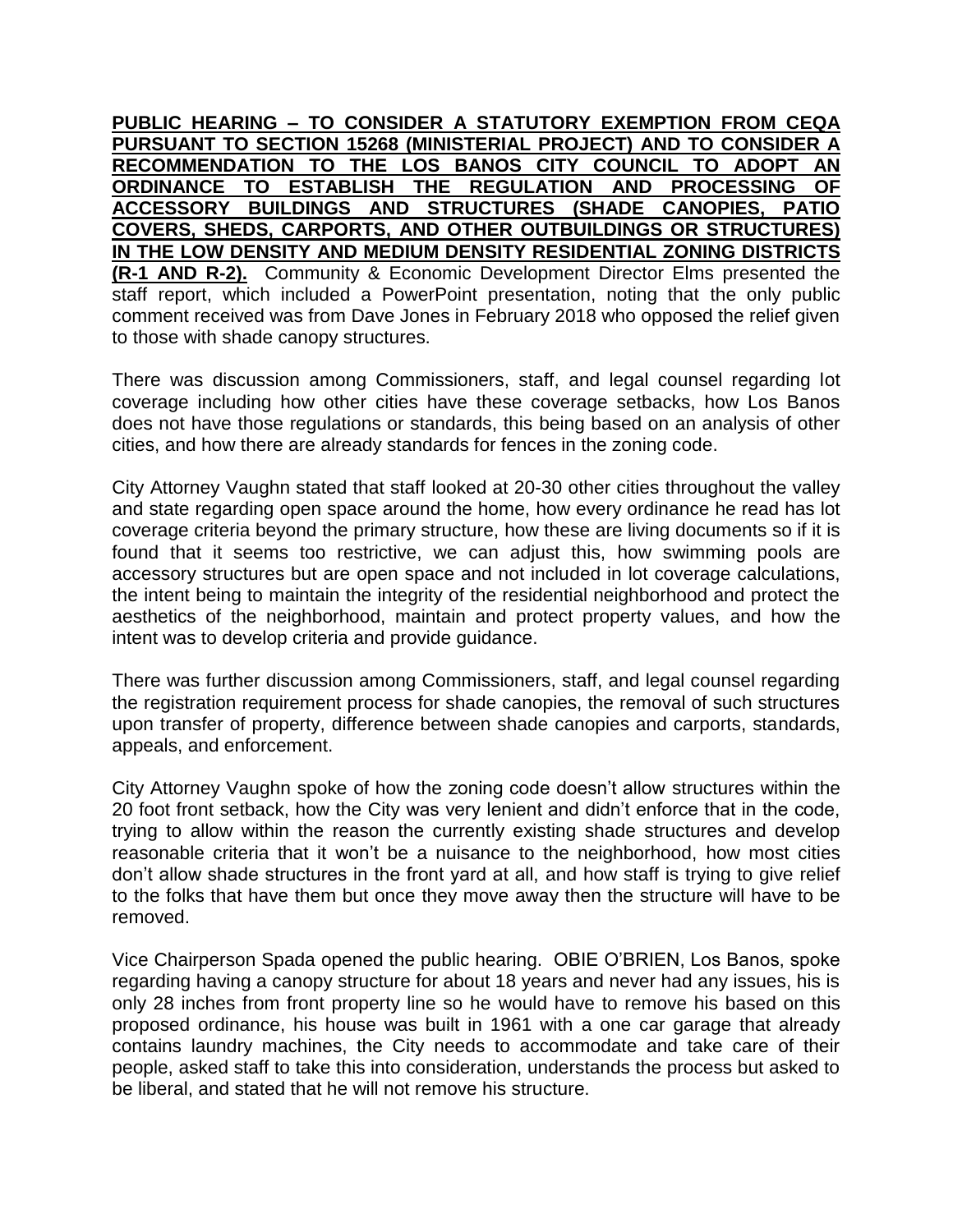City Attorney Vaughn suggested that one solution would be to modify the criteria to say 24 inches as long as it doesn't encroach into the vision triangle, how this may help alleviate Mr. O'Brien's issue, we don't want to spend a lot of effort on these types of things, and how this part of the criteria can be adjusted and meet the intent of the ordinance.

JULIAN MEZZINA, Los Banos, asked to see a diagram of a vision triangle for clarification, property line setbacks for shade canopy structures would make it so everyone has to tear down their carports since they are mostly within 12-18 inches of the sidewalk, how busy bodies from somewhere else are complaining about people with carports, concerns regarding limits with shed sizes and heights, and how the City is trying to get rid of all carports.

Vice Chairperson Spada inquired if staff has taken measurements.

City Attorney Vaughn spoke of how staff proposed a five feet as a setback at the meeting in January, how it was reduced due to it being a concern to be a visual hazard, how staff is trying to come up with criteria that will make sense, and stated that staff did not measure all 60 structures that we viewed.

Vice Chairperson Spada spoke of his concern about this being a hardship for some folks.

City Attorney Vaughn spoke of how staff can look at it like a hardship, how staff has clear direction from the City Council and we are trying to address it, how most people meet this criteria but there may be some who can't meet this criteria, can maybe build something into this ordinance to deal with that, most cities in the valley do not allow these at all, we want to ensure we are in the norm with what other cities are doing, it is relevant to what we do, if Planning Commission wants staff to build in a hardship process for shade canopy structures then you can suggest that in motion to the City Council, this ordinance isn't saying you can't have a shed, it's just saying that the taller the shed then the further from the property line that it needs to be, and how this ordinance allows for what a typical homeowner wants to do in their front and back yards.

GODINA VILLA, 372 Chestnut Street, spoke of living here since 1995, how he received a warning from Code Enforcement, content to see that Planning Commission is taking into consideration residents' desires, has several drivers in his home, wants to protect his vehicles using a shade canopy, how his structure is 18 inches from sidewalk but seems to not qualify under this criteria, suggested taking those into consideration who can't meet the setback requirement, there has to be some empathy since it wasn't enforced for years, hoping to grandfather those who are showing up to the meetings, and thanked staff for trying to help.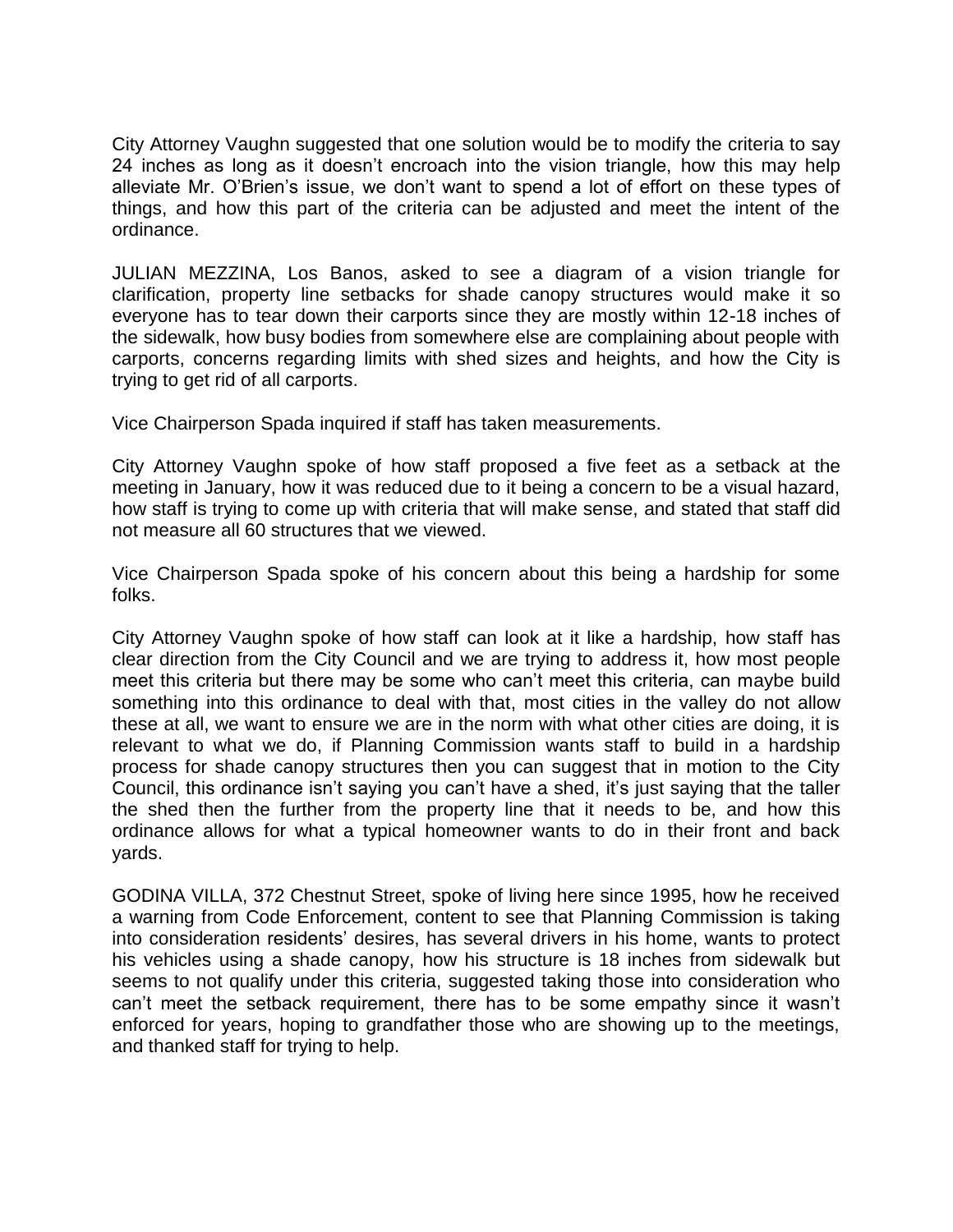City Attorney Vaughn spoke of how the worst case scenario may be that you would have to move it forward closer to your house, 18 inches is the setback between the house and the shade canopy structure, and we are now proposing that the Planning Commission considers some type of hardship process for shade canopy structures.

Mr. Villa stated that he would like to be notified of the meeting at the City Council level.

TONY TURANGO, 327 Chestnut Street, suggested keeping the criteria general and if the structure is aesthetically fine and in good repair, and maybe make it easier on others.

No one else came forward to speak.

Vice Chairperson Spada spoke of how Los Banos does have its own feel and it's a community we are proud of, agreed with the folks who are here tonight, how our town will change to some degree as it grows, staff should do something to make it clean and clear to those coming in, we want to try to accommodate you as best we can, suggested modifying the front setback requirement for shade canopy structures to 12" and abiding by the vision triangle requirement and also adding a hardship criteria.

Commissioner Dees commented that the rule should be 3 feet, how it should be considered a hardship, and we shouldn't back off from the setback.

City Attorney Vaughn suggested that maybe the alternative is to ask staff to resolve this part of the ordinance and bring it back to the Planning Commission with language for a hardship process and give more thought and analysis with alternatives to hopefully meet the needs of those who have these.

Commissioner Toscano spoke of her discontent with infringing on private property rights, how Los Banos demographics have changed a lot, don't like the way it has changed, how her job is to put standards in, and how people should have pride in maintaining their property.

Community & Economic Development Director Elms asked the Planning Commission to give staff time to bring something back to the Planning Commission on August  $8<sup>th</sup>$ .

Motion by Jones, seconded by Limon to continue the Public Hearing – to Consider a Statutory Exemption from CEQA Pursuant to Section 15268 (Ministerial Project) and to Consider a Recommendation to the Los Banos City Council to Adopt an Ordinance to Establish the Regulation and Processing of Accessory Buildings and Structures (Shade Canopies, Patio Covers, Sheds, Carports, and Other Outbuildings or Structures) in the Low Density and Medium Density Residential Zoning Districts (R-1 and R-2) to the Planning Commission Meeting on August 8, 2018. The motion carried by the affirmative action of all Planning Commission Members present; Cates and McCoy absent.

## **COMMUNITY & ECONOMIC DEVELOPMENT DEPARTMENT REPORT.**